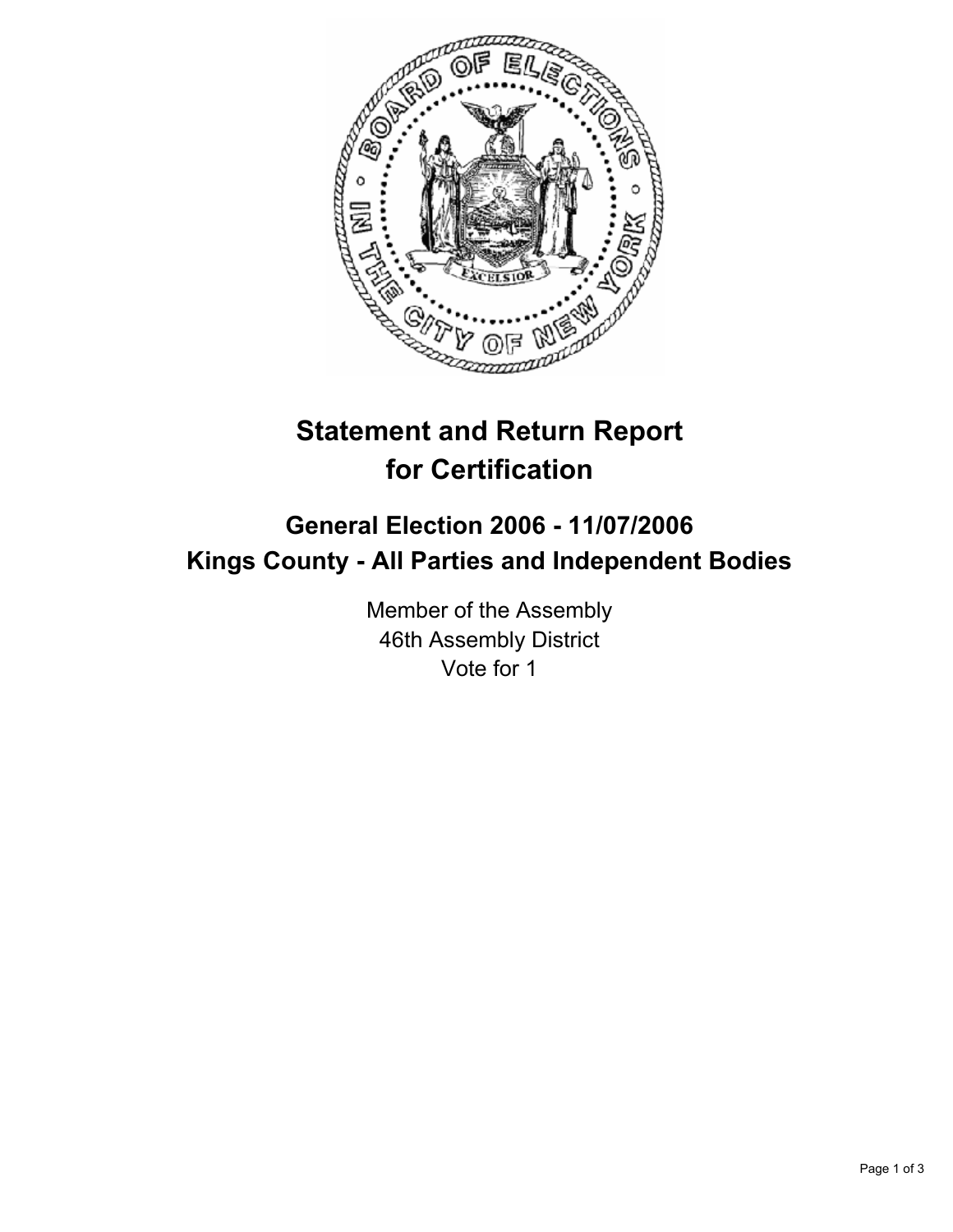

## **Assembly District 46**

| <b>PUBLIC COUNTER</b>                | 18,658 |
|--------------------------------------|--------|
| <b>EMERGENCY</b>                     | 0      |
| ABSENTEE/MILITARY                    | 527    |
| AFFIDAVIT                            | 291    |
| <b>Total Ballots</b>                 | 19,537 |
| PATRICIA B LAUDANO (REPUBLICAN)      | 4,139  |
| ALEC BROOK-KRASNY (DEMOCRATIC)       | 10,423 |
| PATRICIA B LAUDANO (CONSERVATIVE)    | 599    |
| ALEC BROOK-KRASNY (WORKING FAMILIES) | 706    |
| <b>COLE ETTMAN (WRITE-IN)</b>        | 2      |
| JEANE DELORENZO (WRITE-IN)           |        |
| JOAN BRAUNSTEIN (WRITE-IN)           |        |
| <b>Total Votes</b>                   | 15,871 |
| Unrecorded                           | 3.666  |